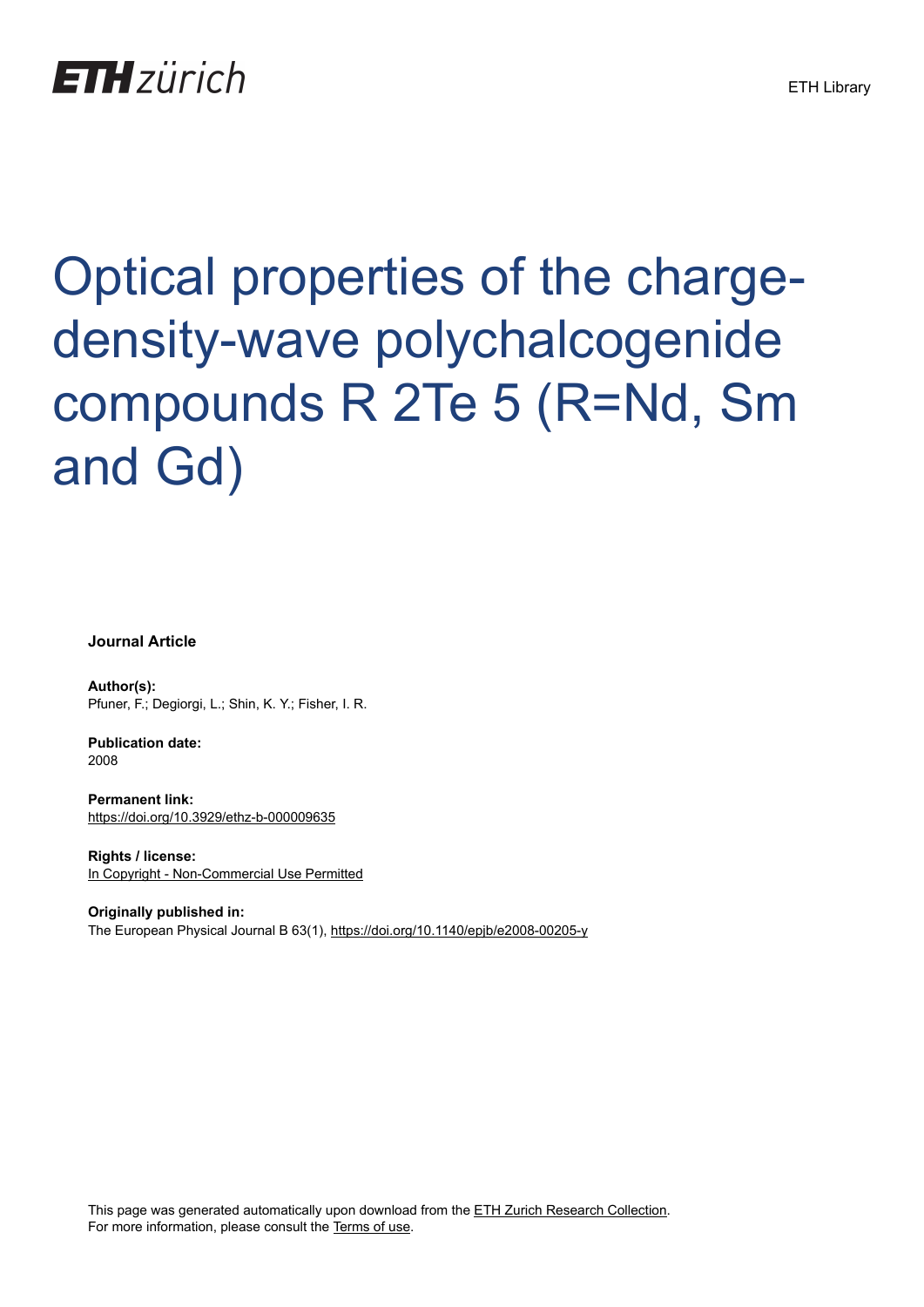### **Optical properties of the charge-density-wave polychalcogenide** compounds  $R_2$ Te<sub>5</sub> ( $R$ =Nd, Sm and Gd)

F. Pfuner<sup>1</sup>, L. Degiorgi<sup>1,a</sup>, K.Y. Shin<sup>2</sup>, and I.R. Fisher<sup>2</sup>

<sup>1</sup> Laboratorium für Festkörperphysik, ETH – Zürich, 8093 Zürich, Switzerland

<sup>2</sup> Geballe Laboratory for Advanced Materials and Department of Applied Physics, Stanford University, Stanford, California 94305-4045, USA

Received 13 December 2007 / Received in final form 14 April 2008 Published online 30 May 2008 –  $\odot$  EDP Sciences, Società Italiana di Fisica, Springer-Verlag 2008

**Abstract.** We investigate the rare-earth polychalcogenide  $R_2Te_5$  ( $R=Nd$ , Sm and Gd) charge-densitywave (CDW) compounds by optical reflectivity measurements. We obtain the optical conductivity through Kramers-Kronig transformation of the reflectivity spectra. From the real part of the optical conductivity we then extract the excitation energy of the CDW gap and estimate the fraction of the Fermi surface which is gapped by the formation of the CDW condensate. In analogy to previous findings on the related  $RTe_n$  ( $n = 2$  and 3) families, we establish the progressive closing of the CDW gap and the moderate enhancement of the metallic component upon chemically compressing the lattice.

**PACS.** 71.45.Lr Charge-density-wave systems – 78.20.-e Optical properties of bulk materials and thin films

#### **1 Introduction**

The rare-earth polychalcogenides [\[1](#page-5-0)]  $RX_n$  (where R is the rare earth element, X denotes S, Se and Te, and  $n = 2, 2.5, 3$  have recently attracted great interest due to their low dimensionality. Among the  $RX_n$  families are members that variously host large commensurate distortions, ordered and disordered vacancy structures, and (small-amplitude) Fermi surface driven charge-densitywave (CDW). Furthermore, the discovery of a pressureinduced superconductivity state in  $CeTe<sub>2</sub>$  [\[2](#page-5-1)] competing with a CDW phase and an antiferromagnetic order makes the rare-earth tellurides an ideal system to investigate the consequences that the interplay or competition between those phases has on fermionic excitations at the Fermi energy. In a broader perspective, they may help providing a deeper understanding of how superconductivity might result from such an interplay, an issue of great interest in the solid state community.

The CDW state has its origin in the well-known Peierls transition. Peierls first pointed out that a one-dimensional metal is unstable, when turning on the electron-phonon interaction, and undergoes a metal-insulator phase transition accompanied by a lattice distortion [\[3](#page-5-2)]. The new modulation of the lattice induces a periodic potential, which will be screened by the itinerant charge carriers through the formation of the charge-density-wave condensate. Consequently, the opening of a (CDW) gap at the Fermi surface (FS) as well as the formation of a collective density wave state are the two most relevant fingerprints, characterizing a CDW broken symmetry ground state [\[4\]](#page-5-3). The CDW gap acts as an order parameter of the phase transition and its determination is of relevance in order to get more insight about the impact of the transition on the electronic properties and Fermi surface, as well.

Optical spectroscopic methods proved to be a powerful experimental tool and were widely used over the past few decades, in order to address the electrodynamic response in CDW materials [\[4\]](#page-5-3). Recently, we have thoroughly studied the optical properties of the  $RTe<sub>2</sub>$  and  $RTe<sub>3</sub>$  series [\[5](#page-5-4)[–7\]](#page-5-5). They are closely related families, which are based on single  $(RTe_2)$  and double  $(RTe_3)$  Te-layers, separated by RTe block layers. We have discovered that the CDW gap is progressively reduced upon compressing the lattice in  $RTe<sub>3</sub>$  [\[5](#page-5-4)[,6](#page-5-6)]. This is accompanied by a release of additional charge carriers into the conducting channel, leading to a moderate enhancement of the Drude term (i.e., plasma frequency) in the optical spectra. Nonetheless, for both  $n = 2$  and  $n = 3$  series our optical findings establish that a large fraction of the Fermi surface is gapped by the CDW formation [\[5](#page-5-4)[,7\]](#page-5-5).

In comparison to  $RTe_2$  and  $RTe_3$ , little is known about the  $R_2$ Te<sub>5</sub> family of compounds  $[8]$  $[8]$ . Their orthorhombic crystal structure (Cmcm) is intermediate between that of

<sup>a</sup> e-mail: degiorgi@solid.phys.ethz.ch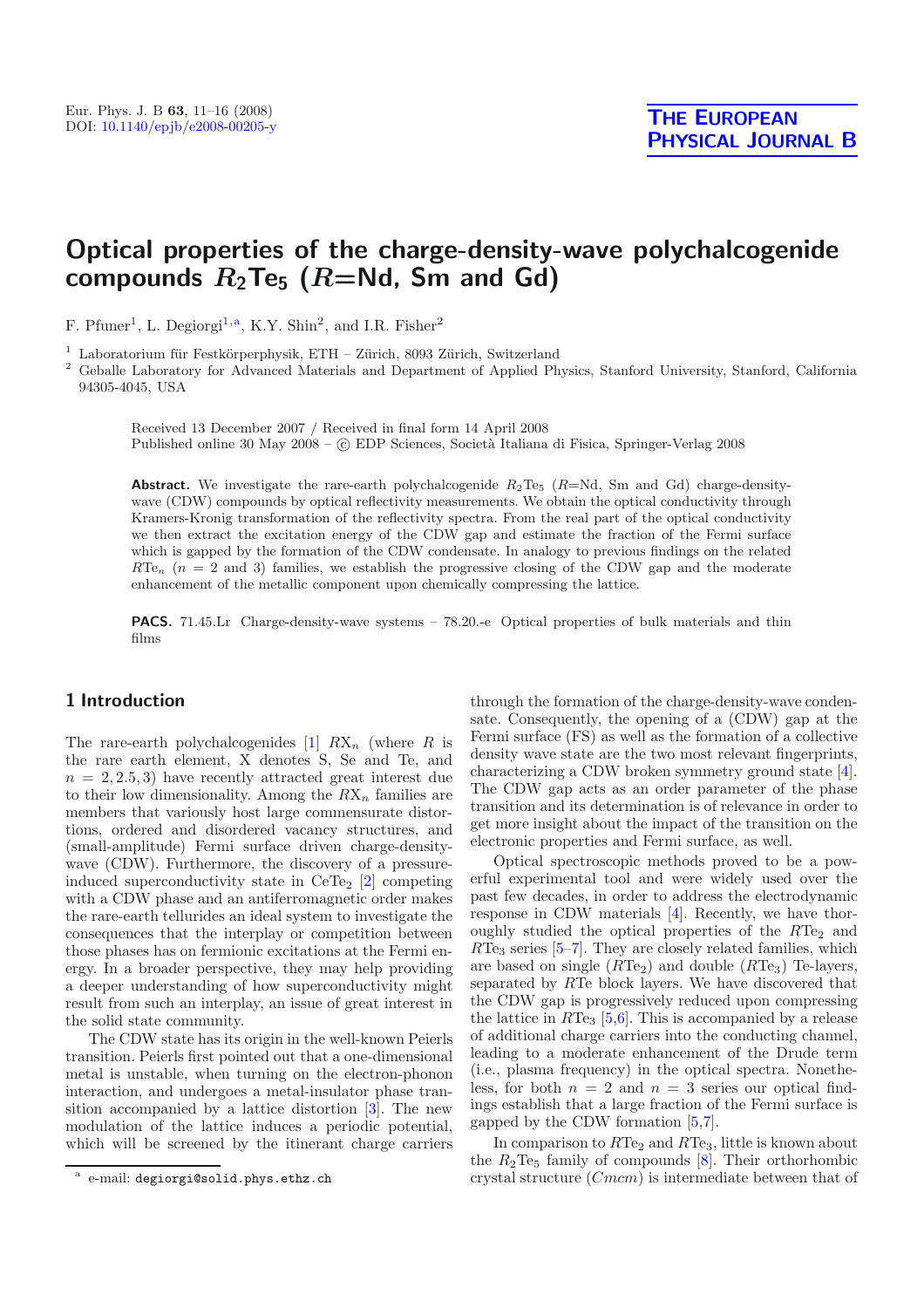$RTe<sub>2</sub>$  and  $RTe<sub>3</sub>$ , comprising alternating single and double Te (ac) planes sandwiched between RTe corrugated block layers, stacked along the b axis. The existence of this class of compound raises the question of whether separate modulation wave vectors might exist on the single and double Te planes, respectively, and if so how these wave vectors might interact or compete with each other. The origin of the CDW has been argued in terms of the electron instabilities through the calculation of the Lindhard susceptibility, based on the LMTO band structure [\[8\]](#page-5-7). Recent transmission electron microscopy (TEM) investigations gave the first evidence for the CDW formation and established that the title compounds host a modulation wave vector, similar to that of the tri-telluride compounds. The critical temperature  $(T_{CDW})$  for the CDW phase transition has not yet been identified, but is certainly well above 300 K [\[8](#page-5-7)], so that these materials are deep in the CDW state already at room temperature. In addition, each  $R_2Te_5$ compound exhibits at least one further set of superlattice peaks. Consideration of the electronic structure led to the conclusion that independent wave vectors must be associated separately with sheets of the Fermi surface deriving from single and double Te layers, respectively [\[8\]](#page-5-7). One could also speculate that even the CDW gap may be different from one layer to the other, eventually manifesting in a broad mid-infrared absorption.

We present here our optical investigation on  $R_2$ Te<sub>5</sub>, with  $R=Nd$ , Sm and Gd. The main goal is to shed light on their complete optical spectrum in order to extract the relevant energy scales, as the CDW gap and the Drude plasma frequency. In a broader context, we also wish to establish, in parallel to structural considerations, a comparison with the related rare-earth di- and tri-telluride families.

#### **2 Experiment and results**

We obtain the optical reflectivity  $R(\omega)$  of all samples over a broad spectral range from the far-infrared up to the ultraviolet (50–50000 cm<sup>-1</sup> or 0.006–6 eV). We have investigated the ac plane of our samples with unpolarized light, since the search for a polarization dependent optical response always failed, supporting the optical isotropic nature of the ac plane. The complete optical response is achieved by combining three different spectrometers: for the far- and mid-infrared region we make use of the Bruker Fourier-Transform interferometer IFS 113, equipped with a Bolometer detector, as well as a Bruker (IFS 48) spectrometer, while for the visible and ultraviolet range we employ the Perkin Elmer Lambda 950 spectrometer. Further details pertaining to the experiment can be found elsewhere [\[9](#page-5-8)[,10\]](#page-6-0).

The single crystals of the investigated compounds were grown by slow cooling a binary melt. Further details about their crystal growth and their characterization, particularly with respect to the CDW modulation vectors, can be found in reference [\[8](#page-5-7)]. As a consequence of a small exposed liquidus in the binary alloy phase diagram [\[11\]](#page-6-1), crystals of  $R_2$ Te<sub>5</sub> grown by this technique often have a thin layer of  $RTe<sub>3</sub>$  on their outermost surface. This layer can be removed by cleaving using sticky tape, and X-ray experiments have revealed that the remaining  $R_2$ Te<sub>5</sub> crystal is phase pure. From the optical point of view this issue is well illustrated in Figure [1a](#page-3-0), which displays the spectra of  $Nd<sub>2</sub>Te<sub>5</sub>$  as grown and after cleaving. The spectrum of the as-grown sample is indeed identical with the one of NdTe3. One cleaving action is enough to remove the spurious RTe<sub>3</sub> phase at the surface. Repeated cleaving procedures do not change the optical response anymore. Similar to  $RTe<sub>3</sub>$ , crystals of  $R<sub>2</sub>Te<sub>5</sub>$  are readily oxidized, and care was taken to avoid prolonged exposure to air when preparing the specimens for our optical investigations. We could hinder aging effects by storing the samples in a clean atmosphere (in the glove box or inside our cryostat).

The main panel of Figure [1b](#page-3-0) displays the  $R(\omega)$  spectra for the cleaved surfaces of the three compounds at 300 K. It is worth noting that all cleaved surfaces were shiny and flat so that no specific correction procedures of the measured  $R(\omega)$  spectra were necessary. Two features are clearly evident: the overall metallic behavior represented by the onset of increasing  $R(\omega)$  below  $4 \times 10^3$  cm<sup>-1</sup>, and a broad absorption, peaked around  $5000 \text{ cm}^{-1}$ . This latter absorption leads to a more or less pronounced depletion in  $R(\omega)$  (arrow in Fig. [1b](#page-3-0)), bearing striking similarities with previous data on  $RTe_3$  [\[5](#page-5-4)] and  $RTe_2$  [\[7](#page-5-5)]. In contrast to the metallic-like temperature dependence of the dc resistivity [\[12\]](#page-6-2), we did not observe any significant temperature dependence of  $R(\omega)$  in the measured energy interval. As an example, in the inset of Figure [1b](#page-3-0) we display  $R(\omega)$ for Gd<sub>2</sub>Te<sub>5</sub> below 10<sup>4</sup> cm<sup>-1</sup> at 300 and 10 K.  $R(\omega)$  in the far infrared range is at 10 K about 2–3% higher than at 300 K and both  $R(\omega)$  signals progressively decrease and then merge with increasing frequencies so that they coincide at about 8000 cm−<sup>1</sup>. The weak temperature dependence of  $R(\omega)$  does not dramatically affect the optical properties (see below).

The real part  $\sigma_1(\omega)$  of the complex optical conductivity is extracted from the Kramers-Kronig transformation of our reflectivity data [\[9](#page-5-8)[,10](#page-6-0)]. To this end, the data were appropriately extended to zero frequency  $(\omega \to 0)$ with the Hagen-Rubens extrapolation  $(R(\omega)=1-2\sqrt{\frac{\omega}{\sigma_{dc}}})$ and at high wavenumbers with a power-law extrapolation  $\omega^{-s}$  (2 ≤ s ≤ 4) [\[9](#page-5-8)[,10](#page-6-0)]. The  $\sigma_{dc}$  values, inserted in the Hagen-Rubens formula, are in fair agreement with the dc transport data [\[12\]](#page-6-2). The resulting  $\sigma_1(\omega)$  for each compound at 300 K is displayed in Figure [2,](#page-4-0) which emphasizes the features already pointed out in the reflectivity spectra (Fig. [1b](#page-3-0)). For all three compounds,  $\sigma_1(\omega)$  is showing the so-called Drude peak in the low frequency range (with onset at frequencies  $\omega \leq 1000 \text{ cm}^{-1}$ ), associated to excitations due to the free charge carriers, and a broad peak in the energy interval between 2000 and 8000 cm−<sup>1</sup>. Furthermore,  $\sigma_1(\omega)$  displays other features at high frequencies ( $\omega \ge 10000 \text{ cm}^{-1}$ ), which can be tentatively ascribed to the onset of electronic interband transitions. Indeed, band structure calculations for the  $RTe_n$  series [\[8](#page-5-7)[,13\]](#page-6-3) suggest electronic excitations at energies above  $10^4$  cm<sup>-1</sup>. The inset of Figure [2](#page-4-0) displays the resulting temperature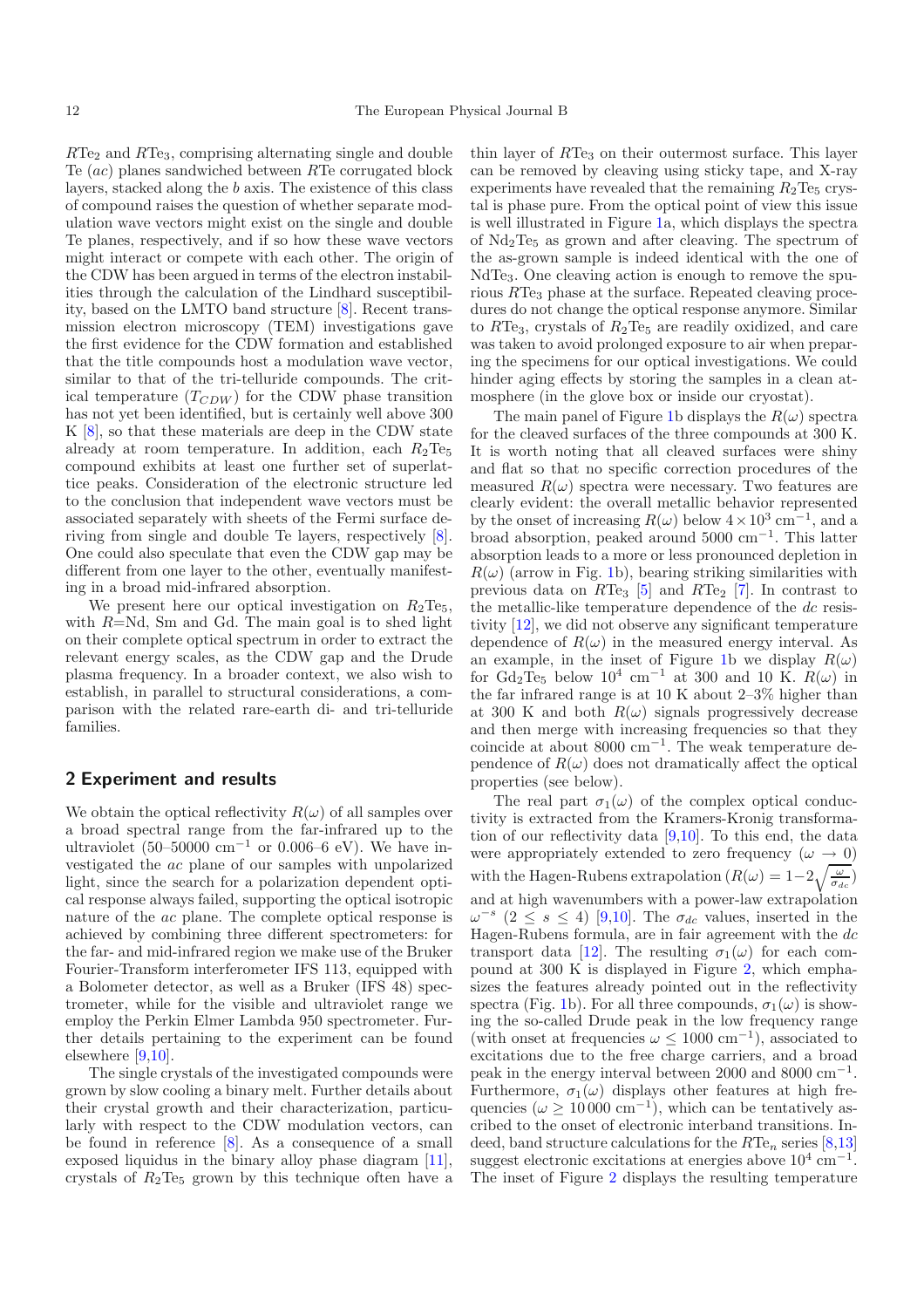<span id="page-3-0"></span>

Fig. 1. (Color online) (a) Comparison of the Nd<sub>2</sub>Te<sub>5</sub> spectra, for the as-grown sample as well as for the cleaved one, with the optical response of the related NdTe<sub>3</sub> compound [\[5](#page-5-4)]. (b) Optical reflectivity for the cleaved surfaces of  $R_2$ Te<sub>5</sub> with  $R = Nd$ , Sm and Gd at 300 K. Thin lines are the Lorentz-Drude fit, as described in the main text. The fit parameters are summarized in Table [1.](#page-4-1) The arrow points out the depletion at about 4000 cm<sup>-1</sup>. Inset: the weak temperature dependence of  $R(\omega)$  in Gd<sub>2</sub>Te<sub>5</sub> between 300 and 10 K is shown for frequencies below  $10^4$  cm<sup>-1</sup>.

dependence of  $\sigma_1(\omega)$  in the far infrared range, as obtained by the KK transformation of the spectra in the inset of Figure [1b](#page-3-0). As anticipated above, because of the weak temperature dependence of  $R(\omega)$  the optical conductivity starts to diverge between 300 and 10 K only when entering the far infrared spectral range.

For a detailed discussion of our results we apply the phenomenological Lorentz-Drude approach. It is a common tool to analyse the optical response in condensed matter and consists first of all in reproducing the complex dielectric function by the following expression [\[9](#page-5-8)[,10\]](#page-6-0):

$$
\tilde{\epsilon}(\omega) = \epsilon_1(\omega) + i\epsilon_2(\omega) = \epsilon_{\infty} - \frac{\omega_p^2}{\omega^2 + i\omega\gamma_D} + \sum_n \frac{S_n^2}{\omega_n^2 - \omega^2 - i\omega\gamma_n}.
$$
 (1)

 $\epsilon_{\infty}$  is the optical dielectric constant,  $\omega_p$  the plasma frequency and  $\gamma_D$  the scattering rate of the Drude term, whereas  $S_n^2$ ,  $\omega_n$  and  $\gamma_n$  are the mode strength, the center frequency and the width of the nth Lorentz harmonic oscillator (h.o.), respectively. From equation (1) we can then calculate all optical properties (e.g., the real part  $\sigma_1(\omega) = \omega \frac{\epsilon_2(\omega)}{4 \pi}$  of the optical conductivity) as well as fully reproduce the measured  $R(\omega)$  spectra. We systematically fit the optical spectra of the title compounds with four harmonic oscillators for the absorptions at finite frequencies, besides the Drude term for the metallic response. The fit components are shown in Figure [2](#page-4-0) for all investigated materials, while the fit parameters at 300 K are summa-rized in Table [1.](#page-4-1) The results of the fit in both  $R(\omega)$  and  $\sigma_1(\omega)$  are shown in Figures [1b](#page-3-0) and [2,](#page-4-0) respectively, and testify a good agreement with the experiments. Because of the weak temperature dependence of our  $R(\omega)$  spectra in the measured spectral range, all fit parameters turn out to be almost unchanged as a function of temperature. This is not surprising for those parameters associated with the high frequency CDW features (like, e.g., the broad midinfrared excitation). However, it is somehow remarkable that the change of the scattering rate, as it would be expected from the dc transport properties, does not affect  $\sigma_1(\omega)$  in the measured energy interval (inset Fig. [2\)](#page-4-0). This seems to be a characteristic feature of this class of polychalcogenides [\[5](#page-5-4)[,7\]](#page-5-5). As encountered in good metals, it is nevertheless reasonable to assume that the effects of reduced scattering with temperature manifest at very low energy scales, well beyond the far infrared.

#### **3 Discussion**

The depletion at about 4000 cm<sup>-1</sup> in  $R(\omega)$  (arrow in Fig. [1b](#page-4-1)) and the corresponding mid-infrared absorption between 2000 and 8000 cm<sup>-1</sup> in  $\sigma_1(\omega)$  are ascribed to the single particle peak (SP), due to the excitation across the CDW gap. This is in accordance with previous findings on related families; namely,  $RTe_2$  and  $RTe_3$  [\[5](#page-5-4)[,7\]](#page-5-5). Angle resolved photoemission spectroscopy (ARPES) results for  $Gd<sub>2</sub>Te<sub>5</sub>$  give evidence for an energy scale of about  $500 \text{ meV}$  $(4000 \text{ cm}^{-1})$  for the CDW gap [\[14\]](#page-6-4). Common to other rare-earth tellurides, the SP feature is rather broad, particularly as far as its low frequency side is concerned. This may suggest a possible distribution of gaps on FS, as also recognized in  $RTe_2$  and  $RTe_3$  by ARPES data [\[15](#page-6-5)[,16\]](#page-6-6) and emphasized by our optical finding [\[5](#page-5-4)[,7\]](#page-5-5), as well. Similar to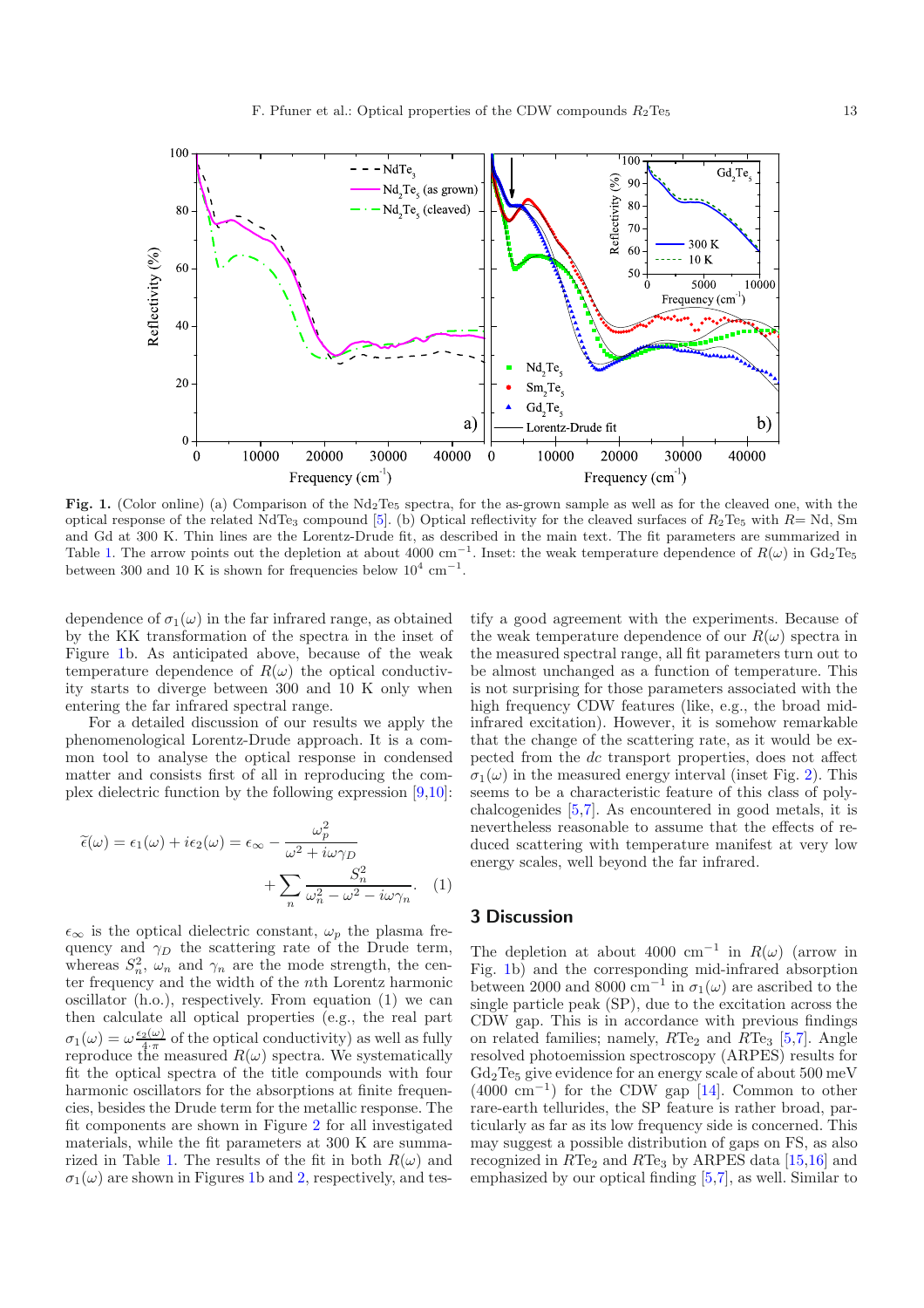<span id="page-4-1"></span>**Table 1.** Rare-earth dependence in  $R_2$ Te<sub>5</sub> of the single particle peak  $\omega_{SP}$ , the plasma frequency  $\omega_p$  and the scattering rate  $\gamma_D$  of the Drude term, the resonance frequency  $\omega_n$ , the damping  $\Gamma_n$  and the square root  $S_n$  of the mode strength of the *n*th Lorentz harmonic oscillators (all entries in  $10^3$  cm<sup>-1</sup>), as well as of the optical dielectric constant  $\epsilon_{\infty}$  and the ratio  $\Phi$ .

|                                                                                               |  |  |  |  |  |  |  | $\omega_{sp}$ $\omega_p$ $\gamma_D$ $\omega_1$ $\Gamma_1$ $S_1$ $\omega_2$ $\Gamma_2$ $S_2$ $\omega_3$ $\Gamma_3$ $S_3$ $\omega_4$ $\Gamma_4$ $S_4$ $\epsilon_{\infty}$ $\Phi$ |  |
|-----------------------------------------------------------------------------------------------|--|--|--|--|--|--|--|--------------------------------------------------------------------------------------------------------------------------------------------------------------------------------|--|
| $Nd_2Te_5$ 5.3 12 0.5 1.0 1.8 14 6.0 7.5 35 24 13 31 33 12 20 1.3 0.18                        |  |  |  |  |  |  |  |                                                                                                                                                                                |  |
| Sm <sub>2</sub> Te <sub>5</sub> 2.6 14 0.6 1.5 3.2 23 3.7 2.7 25 11 6.4 12 23 18 34 1.21 0.15 |  |  |  |  |  |  |  |                                                                                                                                                                                |  |
| $Gd_2Te_5$ 2.1 14 0.3 0.7 1.2 15 2.9 4.4 21 21 18 34 34 6.2 5.9 1.14 0.23                     |  |  |  |  |  |  |  |                                                                                                                                                                                |  |

 $RTe<sub>2</sub>$  and  $RTe<sub>3</sub>$ , the calculated FS for the unmodulated crystal structure of  $R_2$ Te<sub>5</sub> is imperfectly nested [\[17\]](#page-6-7), such that one can anticipate a range of gap sizes around the FS in the CDW state. There are perfectly nested regions with a large gap and non-perfectly nested ones with small gap or even with no gap at all. For the  $R_2Te_5$  compounds, there is additionally the issue of the distinctly different lattice modulations, which may live on different parts of the crystal structure (single and double Te layer). The wave vectors for the two modulations might have different temperature dependence. The consequent wealth of gaps, observed in our optical view of the Brillouin zone, tends to spread out over a large energy interval, even merging into the high frequency tail of the metallic contribution. Obviously, we are not able optically to say anything firm about the gap distribution beyond this phenomenological guess, since we are essentially integrating over the entire FS.

From a pure phenomenological point of view, the gap distribution or, more straightforward, the broad SP is fitted with two Lorentz h.o.'s in equation (1) [\[18](#page-6-8)], while the remaining two h.o.'s at high frequencies (i.e.,  $\omega \geq$  $10^4$  cm<sup>-1</sup>) mimic the absorptions due to the interband transitions (Fig. [2\)](#page-4-0). In analogy to our previous analysis [\[5](#page-5-4)[,7\]](#page-5-5), it seems again convenient to introduce the socalled weighted energy scale  $\omega_{SP}$ :

$$
\omega_{SP} = \frac{\sum_{j=1}^{2} \omega_j S_j^2}{\sum_{j=1}^{2} S_j^2},\tag{2}
$$

where the sum extends over the first two h.o.'s of the mid infrared absorption.  $\omega_{SP}$  represents the center of mass of the SP excitation and is summarized in Table [1.](#page-4-1) The optical findings on  $R_2$ Te<sub>5</sub> confirm the overall trend in both  $\omega_{SP}$  and  $\omega_p$ , already encountered in related rare-earth telluride families. Upon compressing the lattice there is a diminishing impact of the CDW phase, which is reflected in the decrease of  $\omega_{SP}$  as well as in the moderate enhancement of  $\omega_p$ . Progressively closing the gap also means that additional free charge carriers are released into the conduction channel, thus increasing the weight of the Drude term. Figure [3a](#page-5-9) displays the energy scale  $\omega_{SP}$  as a function of the in-plane lattice constant a for the rare-earth telluride  $RTe_n$  ( $n = 2, 2.5$  and 3) series. It is quite appreciable that all these compounds are characterized by a common reduction of the CDW gap upon compressing the lattice. Moreover, it is worth recalling that the progressive suppression of the CDW gap upon compressing the lattice



<span id="page-4-0"></span>**Fig. 2.** (Color online) Real part  $\sigma_1(\omega)$  of the complex optical conductivity for the three title compounds (logarithmic energy scale). The total Lorentz-Drude (LD) fit as well as its components are shown for each compound. All fit parameters are given in Table [1.](#page-4-1) The inset displays the far-infrared  $\sigma_1(\omega)$  of the Gd-compound at 300 and 10 K.

has been recently discovered in the optical properties of CeTe<sub>3</sub> [\[6\]](#page-5-6) and LaTe<sub>2</sub> [\[19](#page-6-9)] under externally applied pressure.

Sum rule arguments allow us to estimate the fraction of FS, affected by the formation of the CDW condensate. Following our previous work on NbSe<sub>3</sub>  $[20]$  $[20]$ ,  $RTe_2$  [\[5](#page-5-4)] and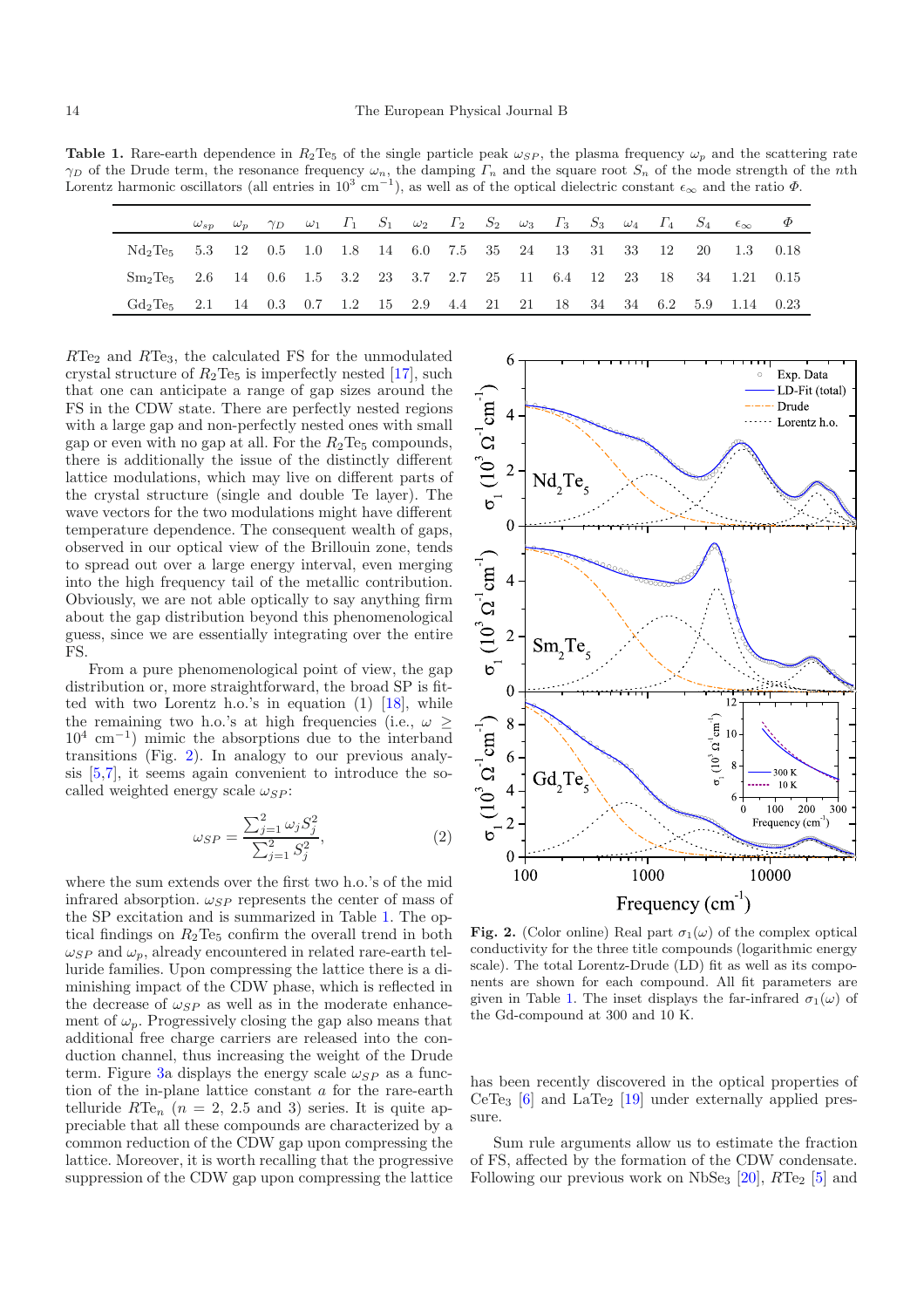

<span id="page-5-9"></span>**Fig. 3.** (Color online) a) The single particle peak frequency  $\omega_{SP}$  (Eq. (2)) and b) the ratio  $\Phi$  (Eq. (3)) are shown as a function of the in-plane lattice constant a for the  $R_2$ Te<sub>5</sub>, RTe<sub>3</sub> [\[5\]](#page-5-4) and  $RTe<sub>2</sub>$  [\[7](#page-5-5)] series.

 $RTe<sub>3</sub>$  [\[7](#page-5-5)], we can define the ratio:

$$
\Phi = \frac{\omega_p^2}{\omega_p^2 + \sum_{j=1}^2 S_j^2}
$$
\n(3)

between the Drude weight in the CDW state and the total spectral weight of the hypothetical normal state. This latter quantity is achieved by assuming that above  $T_{CDW}$  the weight of the single particle peak (i.e.,  $\sum_{j=1}^{2} S_j^2$ ) merges together with the Drude weight. Equation  $(3)$  provides a measure of how much of the FS survives in the CDW state. The values of  $\Phi$  for  $R_2$ Te<sub>5</sub> are displayed in Table [1,](#page-4-1) while Figure [3b](#page-5-9) visualizes the comparison of the ratio  $\Phi$  between the three families of compounds. The overall increase in  $\Phi$ with chemical pressure for  $R_2$ Te<sub>5</sub> (i.e., of about 20% from the Nd to the Gd compound) follows a similar trend to that which is observed for  $RTe_3$  [\[5\]](#page-5-4), even though the fraction of the ungapped FS in the CDW state appears to be larger in  $R_2$ Te<sub>5</sub> than in other polychalcogenides (Fig. [3b](#page-5-9)). The non-monotonic behavior of  $\Phi$  in  $R_2$ Te<sub>5</sub> could be ascribed to the variation in lattice modulations between the three compounds, in contrast to  $RTe<sub>3</sub>$  for which the lattice modulation is the same.  $Sm_2Te_5$  is in this regard quite peculiar among the  $R_2$ Te<sub>5</sub> materials, since it is characterized by two independent CDWs, commensurate along the in-plane c-axis and incommensurate along the in-plane aaxis. These CDWs are pertinent to the Te double and single layers, respectively [\[8](#page-5-7)]. It is believed furthermore that the two CDWs as well as the two types of Te layers interact more in the Sm compound than in the other two.

#### **4 Conclusions**

We provided here thorough optical investigations of the electrodynamic response of three representative members of the  $R_2$ Te<sub>5</sub> family of compounds, which share several common features with previous findings on related polychalcogenides. The CDW gap decreases upon compressing the lattice, thus generalizing concepts already developed for the  $RTe<sub>2</sub>$  and  $RTe<sub>3</sub>$  series. It is believed that the presence of single and double Te-layers in the crystal structure of  $R_2$ Te<sub>5</sub> [\[8](#page-5-7)] considerably affects the nesting properties of the Fermi surface as well as the impact of the CDW condensate on the electronic properties of these materials. In this context one might eventually explain the subtle differences among the title compounds as far as the FS gapping is concerned.

The authors wish to thank J. Müller for technical help, T. Müller for her contribution in the first stage of the data collection, and A. Sacchetti and M. Lavagnini for fruitful discussions. This work has been supported by the Swiss National Foundation for the Scientific Research within the NCCR MaNEP pool. This work is also supported by the Department of Energy, Office of Basic Energy Sciences under contract DE-AC02- 76SF00515.

#### **References**

- <span id="page-5-0"></span>1. E. DiMasi, M.C. Aronson, J.F. Mansfield, B. Foran, S. Lee, Phys. Rev. B **52**, 14516 (1995)
- <span id="page-5-1"></span>2. M.H. Jung, A. Alsmadi, H.C. Kim, Y. Bang, K.H. Ahn, K. Umeo, A.H. Lacerda, H. Nakotte, H.C. Ri, T. Takabatake, Phys. Rev. B **67**, 212504 (2003)
- <span id="page-5-2"></span>3. R. Peierls, *Quantum Theory of Solids* (Clarendon Press, Oxford, 1955)
- <span id="page-5-3"></span>4. G. Grüner, *Density Waves in Solids* (Addison Wesley, Reading, MA, 1994)
- <span id="page-5-4"></span>5. A. Sacchetti, L. Degiorgi, T. Giamarchi, N. Ru, I.R. Fisher, Phys. Rev. B **74**, 125115 (2006)
- <span id="page-5-6"></span>6. A. Sacchetti, E. Arcangeletti, A. Perucchi, L. Baldassarre, P. Postorino, S. Lupi, N. Ru, I.R. Fisher, L. Degiorgi, Phys. Rev. Lett. **98**, 026401 (2007)
- <span id="page-5-5"></span>7. M. Lavagnini, A. Sacchetti, L. Degiorgi, K.Y. Shin, I.R. Fisher, Phys. Rev. B **75**, 205133 (2007)
- <span id="page-5-7"></span>8. K.Y. Shin, J. Laverock, Y.Q. Wu, C. Condron, M.F. Toney, S.B. Bugdale, M.J. Kramer, I.R. Fisher, Phys. Rev. B **77**, 165101 (2008)
- <span id="page-5-8"></span>9. F. Wooten, *Optical Properties of Solids* (Academic Press, New York, 1972)